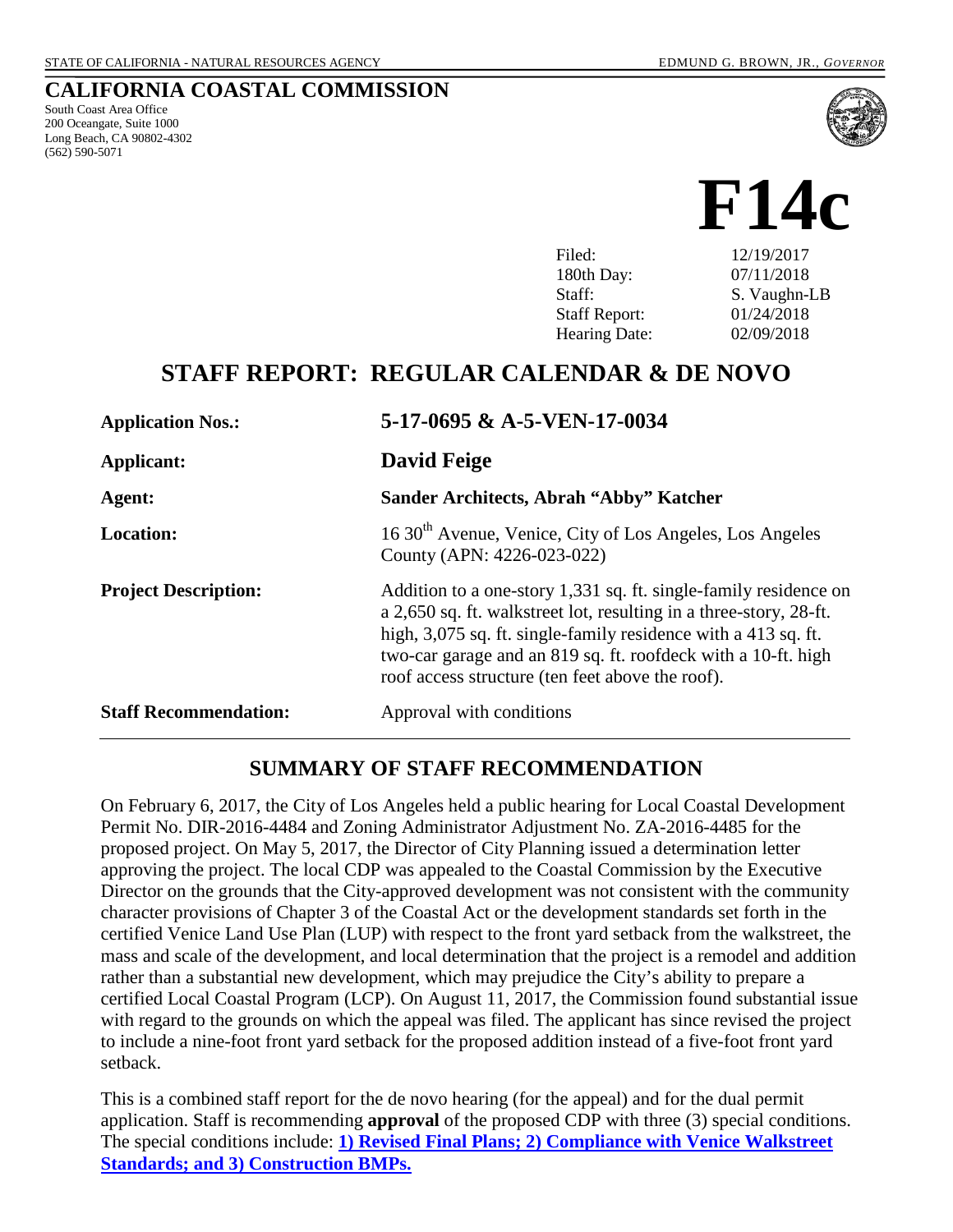# **TABLE OF CONTENTS**

<span id="page-1-0"></span>**[APPENDICES](#page-1-0)**

[Appendix A - Substantive File Documents](#page-1-0)

## **[EXHIBITS](https://documents.coastal.ca.gov/reports/2018/2/F14c/F14c-2-2018-exhibits.pdf)**

[Exhibit 1 – Project Location](https://documents.coastal.ca.gov/reports/2018/2/F14c/F14c-2-2018-exhibits.pdf)  [Exhibit 2 – City-Approved Project](https://documents.coastal.ca.gov/reports/2018/2/F14c/F14c-2-2018-exhibits.pdf) Plans [Exhibit 3 – Revised Project Plans](https://documents.coastal.ca.gov/reports/2018/2/F14c/F14c-2-2018-exhibits.pdf)  [Exhibit 4 – Setback Figure](https://documents.coastal.ca.gov/reports/2018/2/F14c/F14c-2-2018-exhibits.pdf)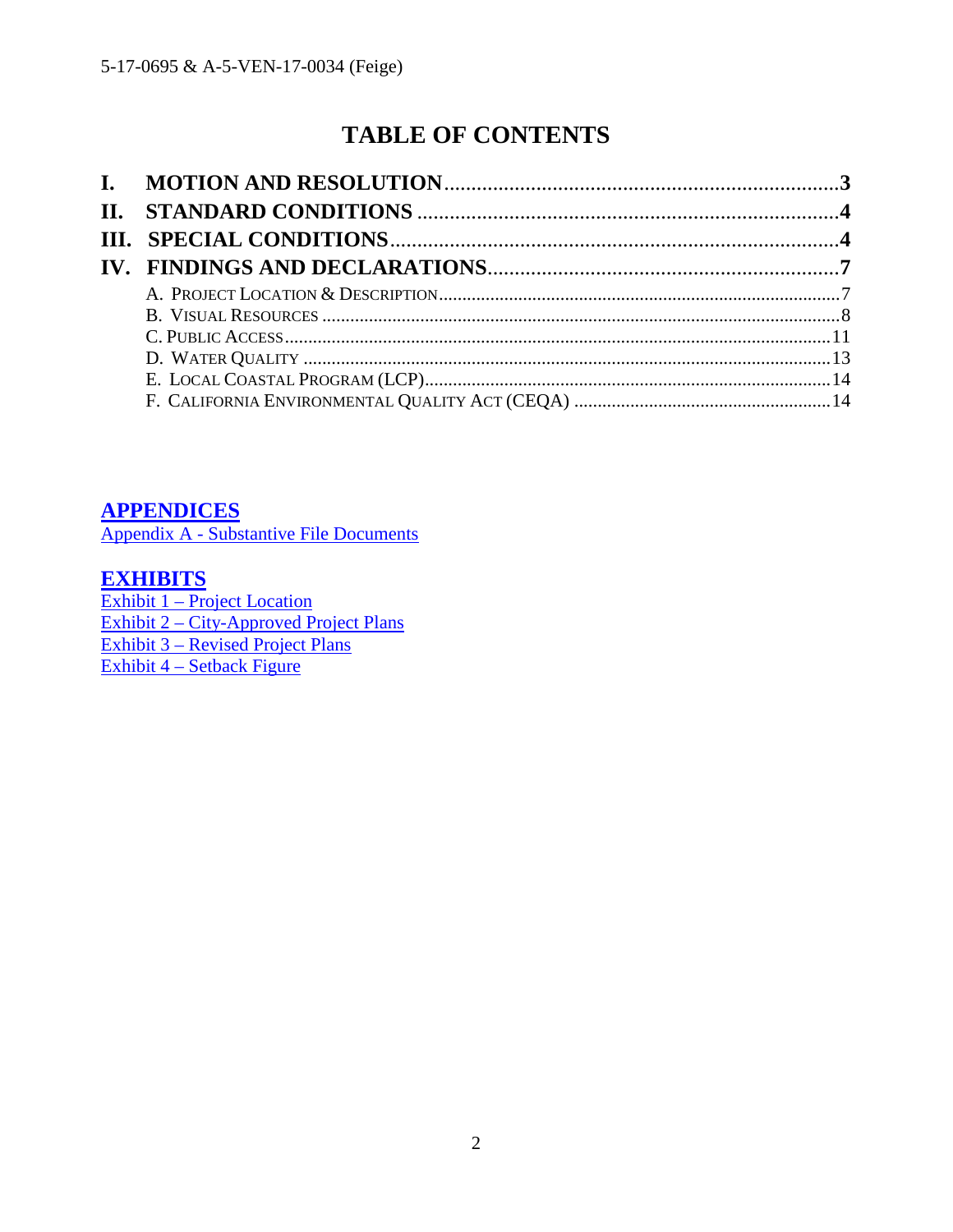### <span id="page-2-0"></span>**I. MOTIONS AND RESOLUTIONS**

#### **Motion:**

*I move that the Commission approve Coastal Development Permit* A-5-VEN-17- 0034 *subject to the conditions set forth in the staff recommendation.* 

Staff recommends a **YES** vote on the foregoing motion. Passage of this motion will result in conditional approval of the permit and adoption of the following resolution and findings. The motion passes only by affirmative vote of a majority of the Commissioners present.

#### **Resolution:**

*The Commission hereby approves Coastal Development Permit*A-5-VEN-17-0034 and *adopts the findings set forth below on grounds that the development as conditioned will be in conformity with the policies of Chapter 3 of the Coastal Act and will not prejudice the ability of the local government having jurisdiction over the area to prepare a Local Coastal Program conforming to the provisions of Chapter 3. Approval of the permit complies with the California Environmental Quality Act because either 1) feasible mitigation measures and/or alternatives have been incorporated to substantially lessen any significant adverse effects of the development on the environment, or 2) there are no further feasible mitigation measures or alternatives that would substantially lessen any significant adverse impacts of the development on the environment.* 

#### **Motion:**

*I move that the Commission approve Coastal Development Permit* 5-17-0695 *subject to the conditions set forth in the staff recommendation.* 

Staff recommends a **YES** vote on the foregoing motion. Passage of this motion will result in conditional approval of the permit and adoption of the following resolution and findings. The motion passes only by affirmative vote of a majority of the Commissioners present.

#### **Resolution:**

*The Commission hereby approves Coastal Development Permit* 5-17-0695 and *adopts the findings set forth below on grounds that the development as conditioned will be in conformity with the policies of Chapter 3 of the Coastal Act and will not prejudice the ability of the local government having jurisdiction over the area to prepare a Local Coastal Program conforming to the provisions of Chapter 3. Approval of the permit complies with the California Environmental Quality Act because either 1) feasible mitigation measures and/or alternatives have been incorporated to substantially lessen any significant adverse effects of the development on the environment, or 2) there are no further feasible mitigation measures or alternatives that would substantially lessen any significant adverse impacts of the development on the environment.*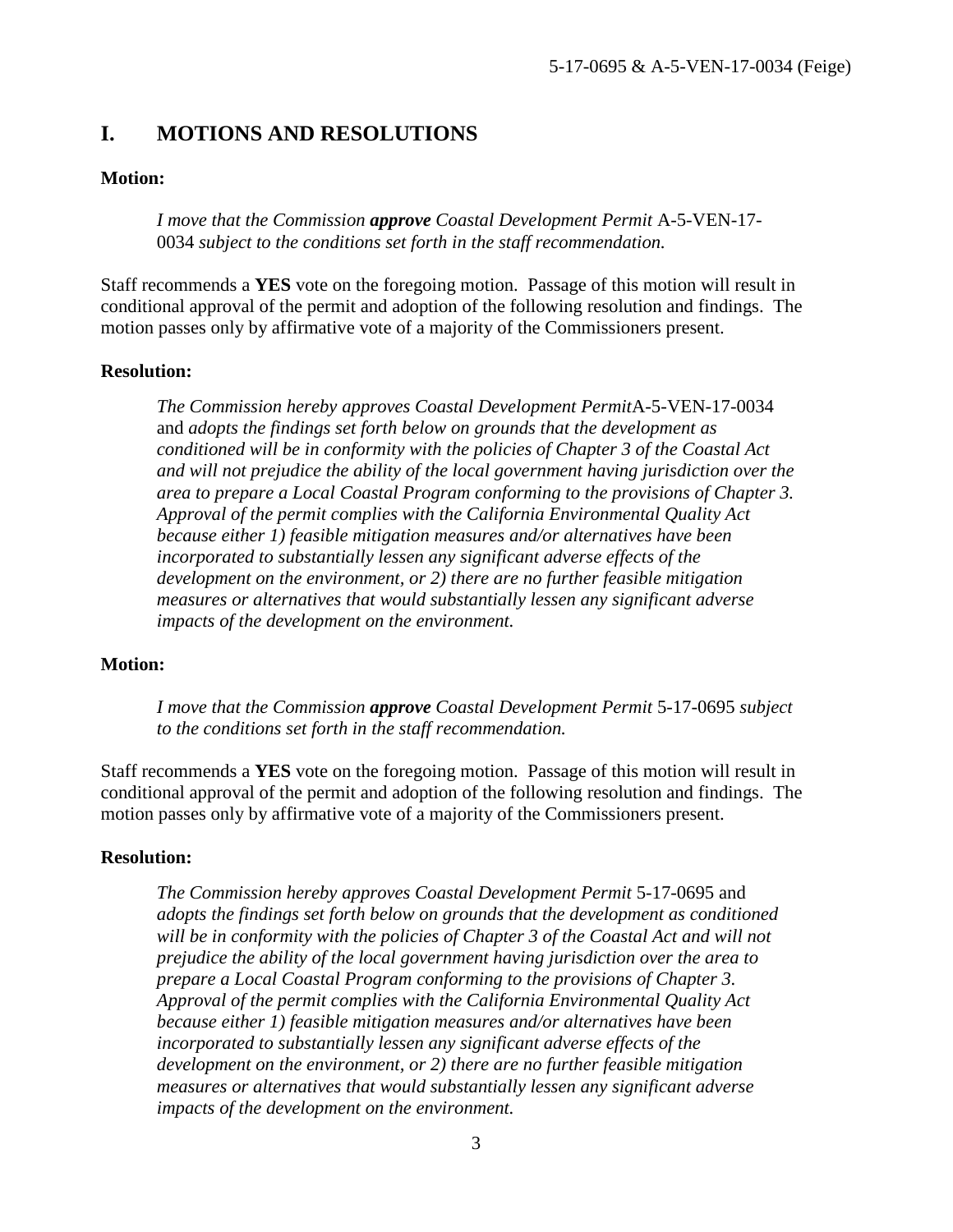## <span id="page-3-1"></span>**II. STANDARD CONDITIONS**

This permit is granted subject to the following standard conditions:

- 1. **Notice of Receipt and Acknowledgment**. The permit is not valid and development shall not commence until a copy of the permit, signed by the permittee or authorized agent, acknowledging receipt of the permit and acceptance of the terms and conditions, is returned to the Commission office.
- 2. **Expiration.** If development has not commenced, the permit will expire two years from the date on which the Commission voted on the application. Development shall be pursued in a diligent manner and completed in a reasonable period of time. Application for extension of the permit must be made prior to the expiration date.
- 3. **Interpretation.** Any questions of intent of interpretation of any condition will be resolved by the Executive Director or the Commission.
- 4. **Assignment.** The permit may be assigned to any qualified person, provided assignee files with the Commission an affidavit accepting all terms and conditions of the permit.
- 5. **Terms and Conditions Run with the Land.** These terms and conditions shall be perpetual, and it is the intention of the Commission and the permittee to bind all future owners and possessors of the subject property to the terms and conditions.

## <span id="page-3-0"></span>**III. SPECIAL CONDITIONS**

This permit is granted subject to the following special conditions:

- **1. Revised Final Plans. PRIOR TO ISSUANCE OF THE COASTAL DEVELOPMENT PERMIT**, the applicant shall submit, for the review and written approval of the Executive Director, two full-size sets of project plans that conform with the plans submitted to the Commission, titled Feige Residence, dated November 9, 2017. All development must occur in strict compliance with the final revised plans approved by the Executive Director. Any deviation from the approved plans must be submitted for review by the Executive Director to determine whether an amendment to Coastal Development Permit Nos. 5-17-0695 and A-5-VEN-17-0034 is necessary pursuant to the requirements of the Coastal Act and the California Code of Regulations.
- **2. Compliance with Venice Walkstreet Setback, Design, and Parking Standards.** Coastal Development Permit Nos. 5-17-0695 & A-5-VEN-17-0034 approve an addition to the existing one-story single-family residence resulting in a three-story, 28-foot high 3,075 square-foot single-family residence with an 819 square-foot roofdeck and a 38-foot high roof access structure and an attached two-car garage. All development must occur in strict compliance with the proposal as set forth in the application, subject to any special conditions. As proposed by the applicant, the approved development shall be constructed in conformance with the following Venice Walkstreet Setback and Design Requirements: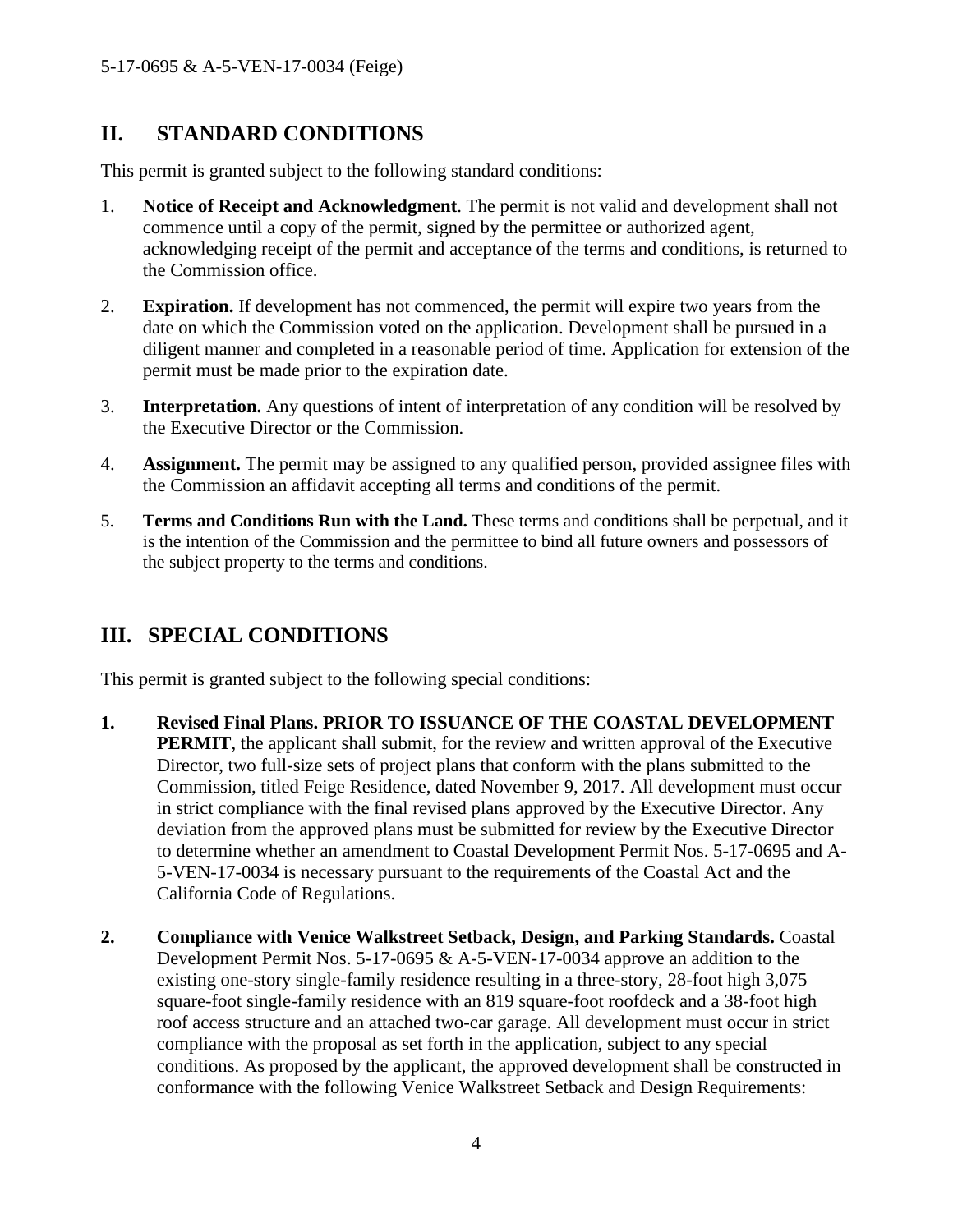a) Building Setback. In order to maintain an open and visible access corridor and to enhance visual quality, all balconies and other portions of the structure shall be set back at least nine feet from the 30<sup>th</sup> Avenue right-of-way **as shown on <b>Exhibit 3** of the 1/24/2018 staff **report**, except for the following limited exceptions:

1. The ground floor shall maintain a setback at least six feet –two inches from the walkstreet-facing property line.

2. Ground floor entrance features shall maintain a setback of at least five feet from the walkstreet-facing property line.

3. Second floor balcony guardrail shall be set back at least five feet from the walkstreet-facing property line.

b) Building Design. In order to enhance visual quality and community character, the side of the building facing the  $30<sup>th</sup>$  Avenue walkstreet shall be designed and constructed with a varied and articulated façade that provides visual interest to pedestrians (e.g. with porches, bays and/or balconies), with frequent windows and the primary ground floor entrance for the residence facing the walkstreet, **as shown in [Exhibit 3](https://documents.coastal.ca.gov/reports/2018/2/F14c/F14c-2-2018-exhibits.pdf) of the 1/24/2018 staff report**.

c) Building Height. The maximum height of the structure shall not exceed 28 feet above the centerline of the fronting right-of-way  $(30<sup>th</sup>$  Avenue). Chimneys, exhaust ducts, ventilation shafts and other similar devices essential for building function are limited to 33 feet above the centerline of the fronting right-of-way. The roof access structure is limited to 38 feet above the centerline of the fronting right-of-way and shall be designed and oriented so as to reduce its visibility from the adjacent public walkstreet.

d)  $30<sup>th</sup>$  Avenue Right-of-Way. In order to enhance visual quality, prevent vehicular access, and to provide a transitional zone between a public walkway in the center of  $30<sup>th</sup>$  Avenue and the private dwelling, the area situated between the  $30<sup>th</sup>$  Avenue walkway and the permittee's property line (i.e. with the  $30<sup>th</sup>$  Avenue right-of-way) shall be maintained as a permeable yard area (except for a minimal paved walkway to the building entrance) landscaped with non-invasive and low water use plants (as identified by the California Department of water Resources – See:

<http://www.water.ca.gov/wateruseefficiency/docs/wucols00.pdf>), and enclosed with a decorative fence or wall (e.g. split rail, picket, or rustic) that is no higher than 42 inches. Private parking on the right-of-way is not permitted. The permittee and the proposed development shall not interfere with public access to and along the public walkway in the center of the  $30<sup>th</sup>$  Avenue right-of-way.

e) Landscaping. Vegetated landscaped areas shall only consist of native plants or non-native drought tolerant plants, which are non-invasive. No plant species listed as problematic and/or invasive by the California Native Plant Society [\(http://www.CNPS.org/\)](http://www.cnps.org/), the California Invasive Plant Council (formerly the California Exotic Pest Plant Council) [\(http://www.cal-ipc.org/\)](http://www.cal-ipc.org/), or as may be identified from time to time by the State of California shall be employed or allowed to naturalize or persist on the site. No plant species listed as a "noxious weed" by the State of California or the U.S. Federal Government shall be utilized within the property. All plants shall be low water use plants as identified by California Department of Water Resources (See: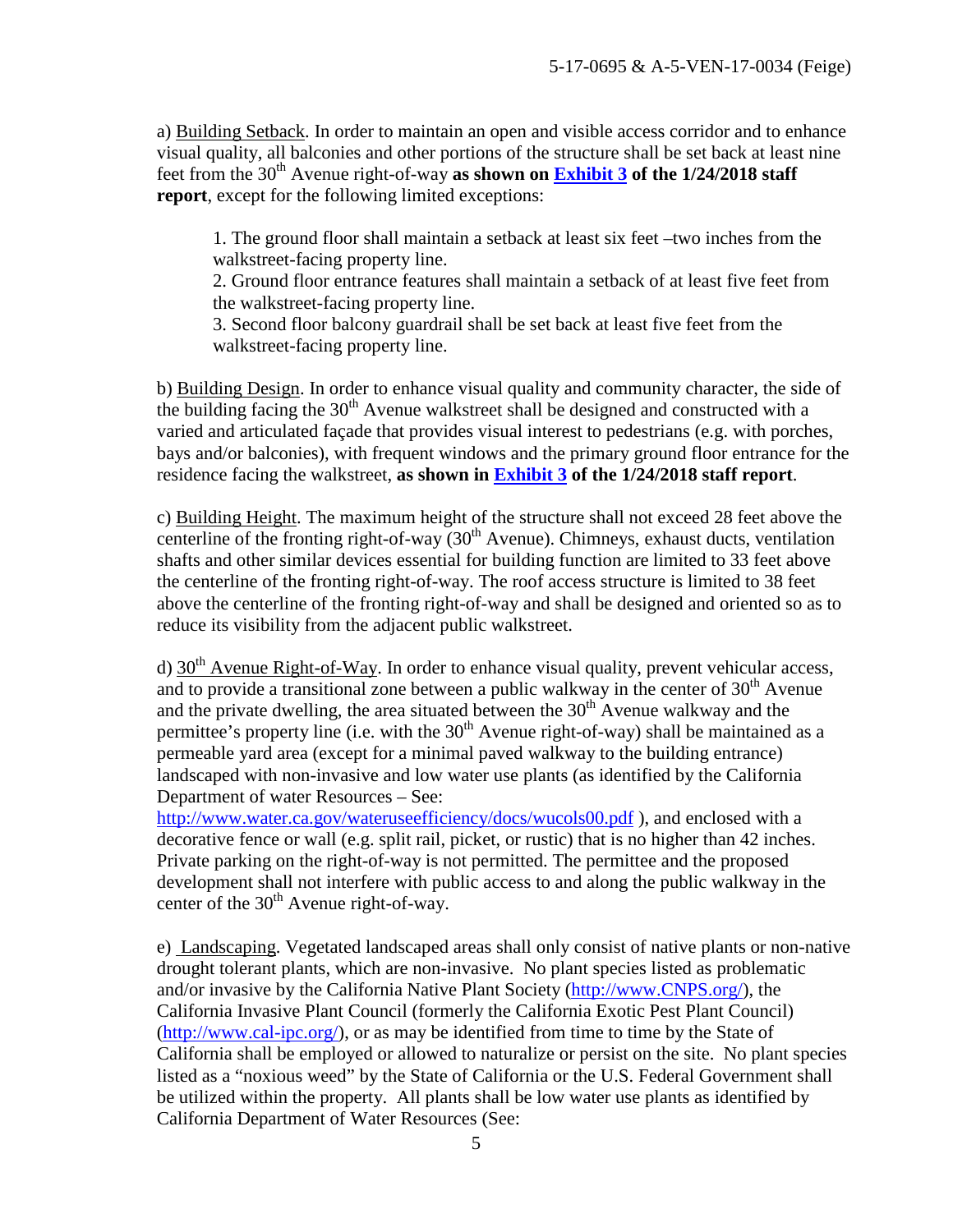<http://www.water.ca.gov/wateruseefficiency/docs/wucols00.pdf>and

[http://ucanr.edu/sites/WUCOLS/files/183488.pdf\)](http://ucanr.edu/sites/WUCOLS/files/183488.pdf).Use of reclaimed water for irrigation is encouraged. If using potable water for irrigation, only drip or microspray irrigation systems may be used. Other water conservation measures shall be considered, such as weather based irrigation controllers.

f) Parking. A minimum of two (2) parking spaces shall be provided and maintained on the site (in the garage) to serve the single-family residence. Vehicular access to the site shall be taken only from  $30<sup>th</sup>$  Place, the rear alley. Vehicular access is not permitted on the  $30<sup>th</sup>$ Avenue right-of-way.

#### **3. Construction Best Management Practices.**

- **A.** The permittee shall comply with the following construction-related requirements:
	- (1) No construction materials, debris, or waste shall be placed or stored where it may be subject to wave, wind, rain, or tidal erosion and dispersion;
	- (2) Any and all debris resulting from construction activities shall be removed from the project site within 24 hours of completion of the project;
	- (3) Construction debris and sediment shall be removed from construction areas each day that construction occurs to prevent the accumulation of sediment and other debris which may be discharged into coastal waters;
	- (4) Erosion control/sedimentation Best Management Practices (BMPs) shall be used to control dust and sedimentation impacts to coastal waters during construction. BMPs shall include, but are not limited to: placement of sand bags around drainage inlets to prevent runoff/sediment transport into coastal waters; and
	- (5) All construction materials, excluding lumber, shall be covered and enclosed on all sides, and as far away from a storm drain inlet and receiving waters as possible.
- **B.** Best Management Practices (BMPs) designed to prevent spillage and/or runoff of construction-related materials, sediment, or contaminants associated with construction activity shall be implemented prior to the on-set of such activity. Selected BMPs shall be maintained in a functional condition throughout the duration of the project. Such measures shall be used during construction:
	- (1) The applicant shall ensure the proper handling, storage, and application of petroleum products and other construction materials. These shall include a designated fueling and vehicle maintenance area with appropriate berms and protection to prevent any spillage of gasoline or related petroleum products or contact with runoff. It shall be located as far away from the receiving waters and storm drain inlets as possible;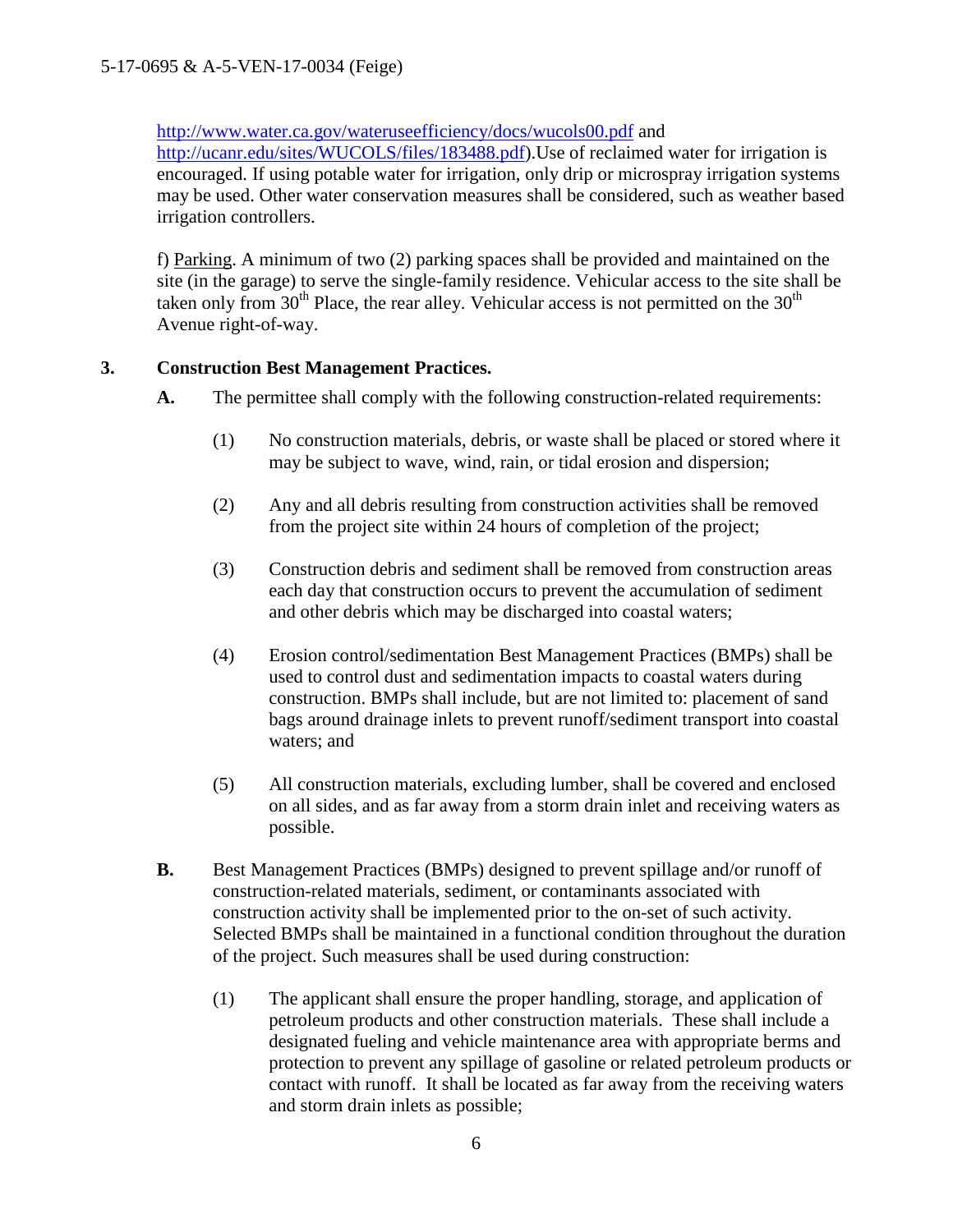- (2) The applicant shall maintain and wash equipment and machinery in confined areas specifically designed to control runoff. Thinners or solvents shall not be discharged into sanitary or storm sewer systems. Washout from concrete trucks shall be disposed of at a location not subject to runoff and more than 50-feet away from a stormdrain, open ditch or surface water; and
- (3) The applicant shall provide adequate disposal facilities for solid waste, including excess concrete, produced during construction.

## <span id="page-6-0"></span>**IV. FINDINGS AND DECLARATIONS**

#### <span id="page-6-1"></span>**A. PROJECT LOCATION & DESCRIPTION**

The project site is located on a walkstreet in the North Venice subarea at  $16\,30<sup>th</sup>$  Avenue within the City of Los Angeles Dual Permit Jurisdiction Area, about one block inland of the beach and Ocean Front Walk (**[Exhibit 1](https://documents.coastal.ca.gov/reports/2018/2/F14c/F14c-2-2018-exhibits.pdf)**). The lot area is approximately 2,650 square-feet and is designated Multi-Family Residential, Low Medium II by the certified Venice LUP. The North Venice neighborhood is comprised of an amalgam of new and old one-to-three story buildings with a maximum height of 28 feet for all residences located on walkstreets; roof access structures are permitted to extend ten feet above the flat roof height limit. This block of  $30<sup>th</sup>$  Avenue is comprised of one-, two-, and three-story single-family and multi-family homes. The site is currently developed with an approximately 10.5 foot high, one-story, 1,331 square-foot single-family residence that was built circa 1965 with an attached 413 square-foot two-car garage. The existing side yard setbacks range from three feet -two inches to two feet -ten inches. The existing alley facing setback is four feet -six inches. The existing front yard (walkstreet-facing) set back is six feet -two inches with entrance features extending to approximately five feet from the property line.

The applicant proposes a minor interior remodel to the existing ground floor and the addition of a new second and third story. The project would result in a three story, 28-foot high, 3,075 square-foot single-family residence with an approximately 10-foot high roof access structure with a maximum area of 100 square-feet and an 819 square-foot roofdeck with 42-inch high guardrails. The proposed addition would be setback nine feet from the walkstreet-facing property line. The applicant proposes to maintain the two on-site parking spaces within the existing attached garage that is accessed from the alleyway  $(30<sup>th</sup>$  Place).

#### **Project History**

On February 6, 2017, the Director of City Planning and Zoning Administrator held a public hearing for Local CDP DIR-2016-4484 and Zoning Administrator Adjustment ZA-2016-4485 for the project. On May 5, 2017, the Director of City Planning issued a determination letter approving the project. The local CDP was not appealed to the City of Los Angeles. The City's Notice of Final Local Action for the local CDP was received in the Coastal Commission's Long Beach Office on June 1, 2017, and the Coastal Commission's required twenty working-day appeal period was established.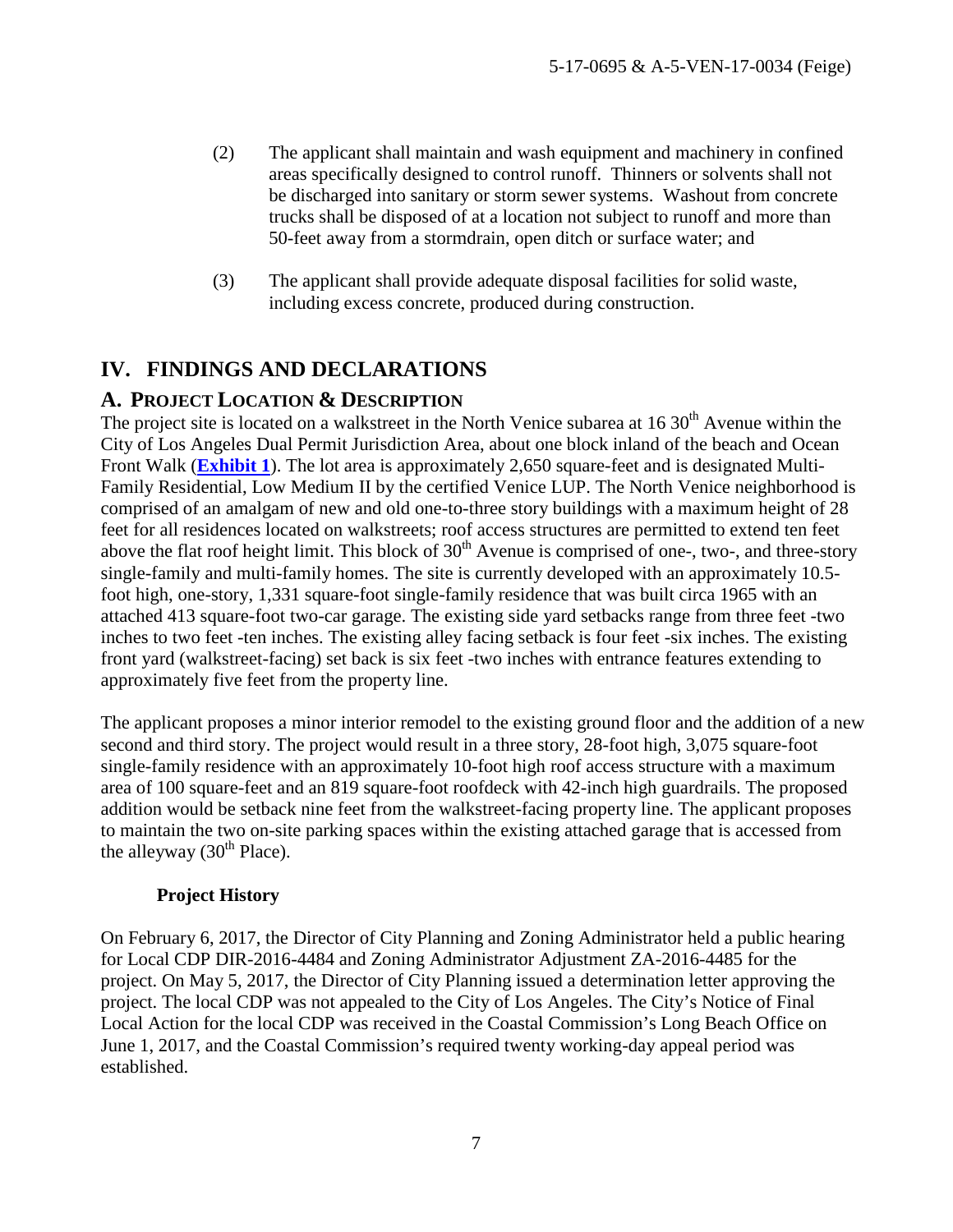#### 5-17-0695 & A-5-VEN-17-0034 (Feige)

The City-approved local CDP authorized a remodel and addition to a one-story, 1,331 square-foot single-family residence with an attached 413 square-foot two-car garage, consisting of a new approximately 1,200 square-foot second-story covered deck and a 1,531 (approximately) square-foot "floating" third-story with an 850 square-foot roof deck, resulting in an approximately 28-foot high, 2,931 square-foot single-family residence on a 2,640 square-foot walkstreet lot. The City also approved a Zoning Administrator Adjustment allowing a five-foot front yard (walkstreet-facing) setback for the proposed addition instead of a greater setback that would protect the pedestrian scale of the walkstreet.

On June 29, 2017, the Commission's Executive Director appealed the locally-approved project. No other appeals were received prior to the end of the appeal period on June 29, 2017. The appeal contended that the size, mass, and scale of the City-approved development may adversely affect community character and could prejudice the City's ability to prepare an LCP because the local CDP authorized a three-story structure that provided only a five-foot front yard setback, which is inadequate to protect community character and the pedestrian scale of the walkstreet, therefore raising a substantial issue with the visual characteristics of the walkstreet. The appeal also contended that the proposed project would result in substantial new development, rather than a "remodel/addition" because the City-approved addition would substantially alter the existing structure. The distinction between describing the development as a remodel versus substantial redevelopment is important because the City approval of the project as a remodel allows the project to maintain non-conforming front yard and side yard setbacks. Substantial redevelopment of the property would require that the development conform to current LCP standards, including the provision of a greater front yard setback.

On August 11, 2017, the Commission found substantial issue with regard to the community character grounds on which the appeal was filed. The applicant has since revised the project to provide a ninefoot front yard setback from the walkstreet-facing property line for the proposed addition instead of the originally proposed five-foot front yard setback.

#### <span id="page-7-0"></span>**B. VISUAL RESOURCES**

Section 30251 of the Coastal Act states:

*The scenic and visual qualities of coastal areas shall be considered and protected as a resource of public importance. Permitted development shall be sited and designed to protect views to and along the ocean and scenic coastal areas, to minimize the alteration of natural land forms, to be visually compatible with the character of surrounding areas, and, where feasible, to restore and enhance visual quality in visually degraded areas. New development in highly scenic areas such as those designated in the California Coastline Preservation and Recreation Plan prepared by the Department of Parks and Recreation and by local government shall be subordinate to the character of its setting.*

Section 30253(e) of the Coastal Act states:

*New development shall where appropriate, protect special communities and neighborhoods which, because of their unique characteristics, are popular visitor destination points for recreational uses.*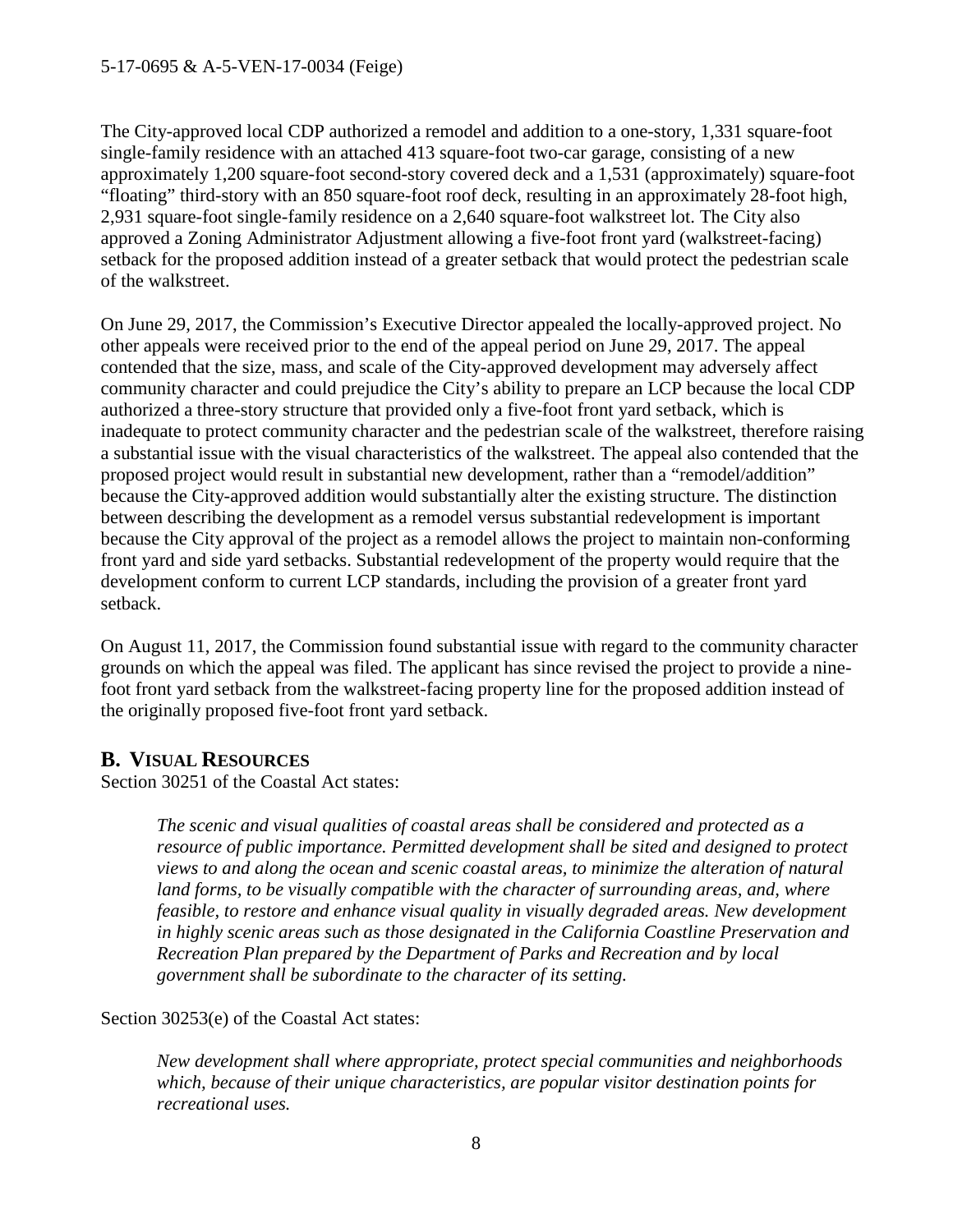#### LUP Policy I.A.2 states in part:

*Ensure that the character and scale of existing single-family neighborhoods is maintained and allow for infill development provided that it is compatible with and maintains the density, character, and scale of the existing development…* 

#### LUP Policy I. E.2, states:

*New development within the Venice Coastal Zone shall respect the scale and character of the community development. Buildings which are of a scale compatible with the community (with respect to bulk, height, buffer and setback) shall be encouraged. All new development and renovations should respect the scale, massing, and landscape of existing residential neighborhoods.* 

#### LUP Policy I.E.5 states:

*Where extensive renovation of and/or major addition to a structure is proposed and the affected structure is nonconforming or there is another nonconforming structure on the site, or a project is proposed that would greatly extend the life of a nonconforming structure of a nonconforming structure or that eliminates the need for the nonconformity, the following shall apply:* 

*Unless the City finds that it is not feasible to do so, the project must result in bringing the nonconforming structure into compliance with the current standards of the certified LCP, unless in its nonconformity it achieves a goal associated with community character (i.e. the reuse and renovation of a historic structure) or affordable housing that could not be achieved if the structure conforms to the current standards of the certified LCP.* 

#### LUP Policy II.C.10 states:

*New residential development along walkstreets shall enhance both public access and neighborhood character. Building materials, colors, massing, and scale of new structures shall complement those of existing structures in the neighborhood. Building facades shall be varied and articulated to provide visual interest to pedestrians. Primary ground floor residential entrances and frequent windows shall face the walkstreets. Front porches, bays, and balconies shall be encouraged. In cases of duplexes and low density multiple-family buildings, entries shall be located in the exterior building façade for each residential unit, shall face walkstreet, and be well-defined and separate.* 

The primary concern with the City-approved development was the nonconforming front yard setback for the proposed development. The LUP requires setbacks for visual access, preservation of the pedestrian scale of the walkstreet, and character of the community. The LUP requires nonconforming structures to be brought into conformance with the development standards of the certified LUP when those nonconforming structures are proposed to undergo a major addition. Given the size of the proposed addition, which would increase the height of the structure from onestory to three-stories and more than double the amount of habitable area, the proposed development qualifies as a "major addition," which triggers Policy I.E.5 of the certified Venice LUP requiring all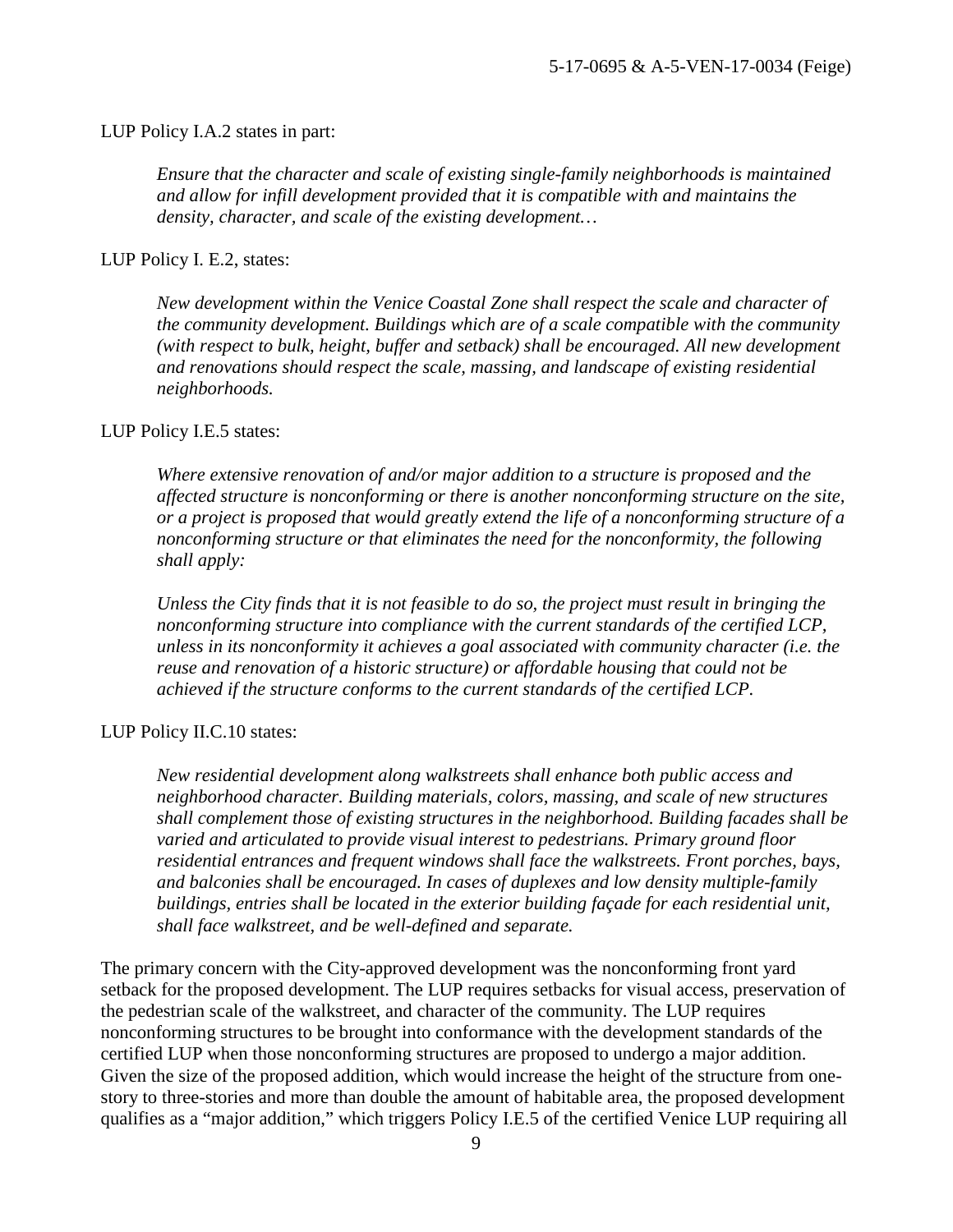#### 5-17-0695 & A-5-VEN-17-0034 (Feige)

nonconforming features of a site to be brought into conformance with current development standards of the certified LCP unless the City determines that it is not feasible to do so.

The Coastal Act requires new development to protect and enhance public views to and along the coast. The certified Venice LUP requires new development to respect the bulk, height, and setbacks of residential communities and to enhance neighborhood character. Because the applicant proposed a major addition, the entire site should have been brought into conformance with the City's development standards, including the walkstreet-facing setbacks. The previous proposal not only did not comply with the required front yard setback, it exacerbated the nonconformity, both vertically and horizontally, of the structure by extending the nonconforming setback to the proposed third story. As such, the proposal was not consistent with the development standards of the certified LUP.

The applicant proposes to maintain the existing six-foot – two-inch front yard setback, including the entrance features that are setback five feet from the property line, for the first floor of the development but now also proposed to push the second and third floors back nine feet from the walkstreet-facing property line instead of the previously proposed five-foot setback. The applicant is proposing minor interior work on the existing ground floor in order to support the proposed addition and increase the size of the existing garage. Demolition proposed for the existing structure includes removing and replacing the wall between the garage and the rest of the house (in order to expand the depth of the garage by approximately one foot), and three linear sections of the roof and foundation that span the width of the structure in order to drop support beams through the roof to augment the foundation to support the proposed addition. No demolition is proposed for the exterior walls of the existing structure and only minimal demolition of interior fixtures, except as described above, is proposed. The existing structure would maintain its non-conforming setbacks and the proposed addition would be set back nine feet from the walkstreet-facing property line, which is less than the 15-foot setback required by the City's zoning code, but the zoning code is not the standard of review for the proposed development.

Although the new proposal would not conform to the City's zoning code for the subject site, many of the existing residences on this particular walkstreet display non-conforming setbacks. The prevailing setback (**[Exhibit 4](https://documents.coastal.ca.gov/reports/2018/2/F14c/F14c-2-2018-exhibits.pdf)**) on this this side of  $30<sup>th</sup>$  Avenue walkstreet is approximately six feet from the walkstreet-facing property line. This is one of the reasons the City did not require a larger setback from the walkstreet property line. The certified LUP does not mandate a particular setback length for new development on walkstreets, rather it requires residences on walkstreets to enhance public access, including public views, and to have varied and articulated façades.

In regards to setbacks, the LUP states the setbacks for the proposed project do not conflict with the provisions of the certified LUP. The proposed addition will be pulled back nine feet from the walkstreet-facing property line, which is approximately three feet farther back than the prevailing setback for this side of the  $30<sup>th</sup>$  Avenue walkstreet, thereby preserving open space along the walkstreet, providing an opportunity for enhanced public views when the structures seaward of the site are redeveloped.

Coastal Act Section 30251 and LUP Policies I.A.2, I.E.2, and II.C.10 require new development to be compatible with community character. The proposed project will maintain a ground floor setback that is similar to the average setback for this side of the  $30<sup>th</sup>$  Avenue walkstreet and the addition will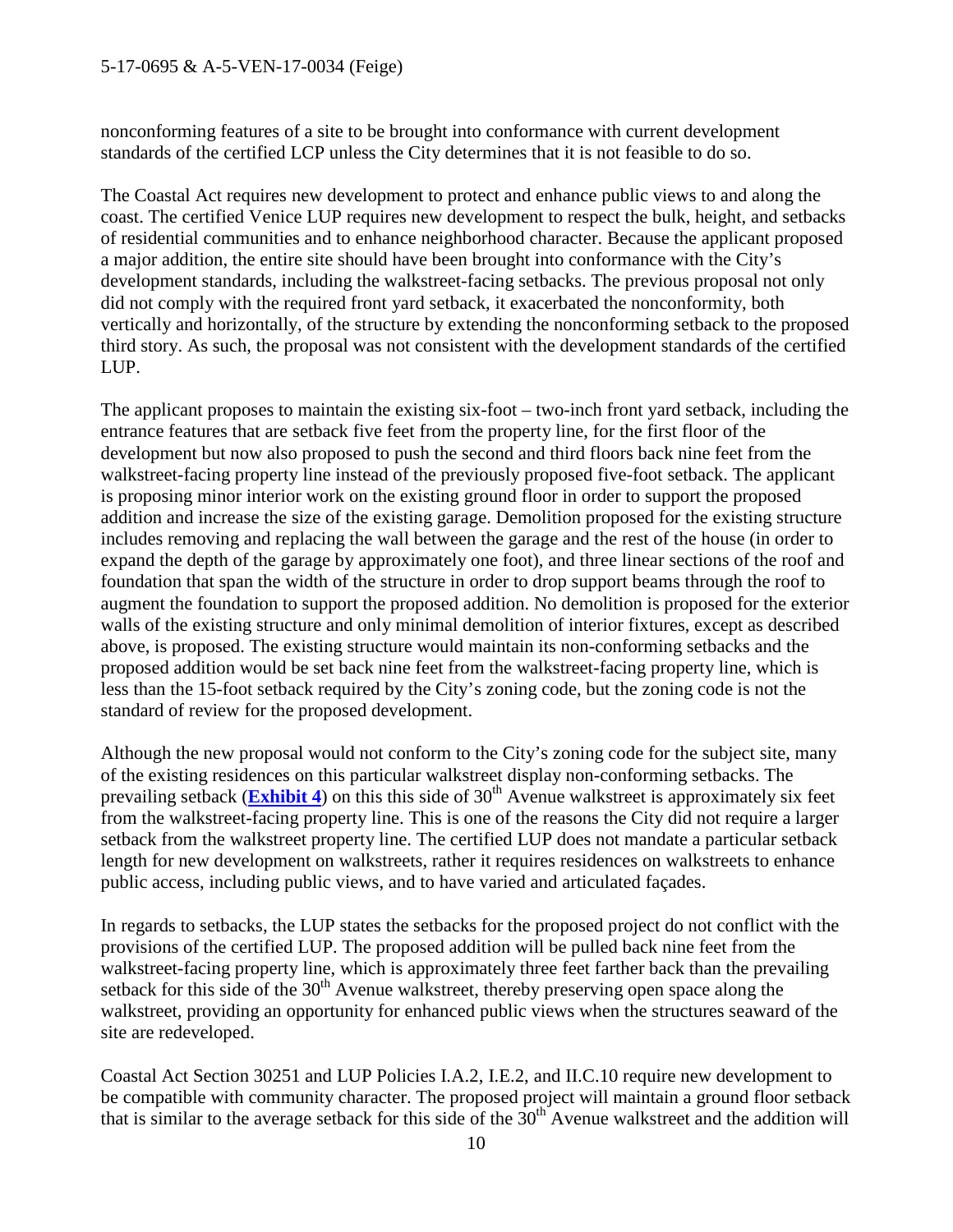be setback approximately three feet farther than the prevailing setback. As such, the proposed structure will conform to the scale and character of the surrounding area and be compatible with the community.

As conditioned, the proposed project is consistent with community character, and will have no negative effects on visual resources or coastal access. The proposed project, as conditioned, is consistent with the Chapter 3 policies of the Coastal Act, the policies of the certified LUP, and previous Commission approvals, and approval of the project, as conditioned, would not prejudice the City's ability to prepare a certified Local Coastal Program.

#### <span id="page-10-0"></span>**C. PUBLIC ACCESS AND RECREATION**

Section 30210 of the Coastal Act states:

*In carrying out the requirement of [Section 4 of Article X of the California Constitution,](http://www.leginfo.ca.gov/calaw.html) maximum access, which shall be conspicuously posted, and recreational opportunities shall be provided for all the people consistent with public safety needs and the need to protect public rights, rights of private property owners, and natural resource areas from overuse.* 

*Section 30211 states:* 

*Development shall not interfere with the public's right of access to the sea where acquired through use or legislative authorization, including, but not limited to, the use of dry sand and rocky coastal beaches to the first line of terrestrial vegetation.* 

*Section 30213 states:* 

*Lower cost visitor and recreational facilities shall be protected, encouraged, and, where feasible, provided. Developments providing public recreational opportunities are preferred.* 

*The commission shall not: (1) require that overnight room rentals be fixed at an amount certain for any privately owned and operated hotel, motel, or other similar visitor-serving facility located on either public or private lands; or (2) establish or approve any method for the identification of low or moderate income persons for the purpose of determining eligibility for overnight room rentals in any such facilities.*

*Section 30214 of the Coastal Act states:* 

*(a) The public access policies of this article shall be implemented in a manner that takes into account the need to regulate the time, place, and manner of public access depending on the facts and circumstances in each case including, but not limited to, the following:* 

 *(1) Topographic and geologic site characteristics.* 

 *(2) The capacity of the site to sustain use and at what level of intensity.*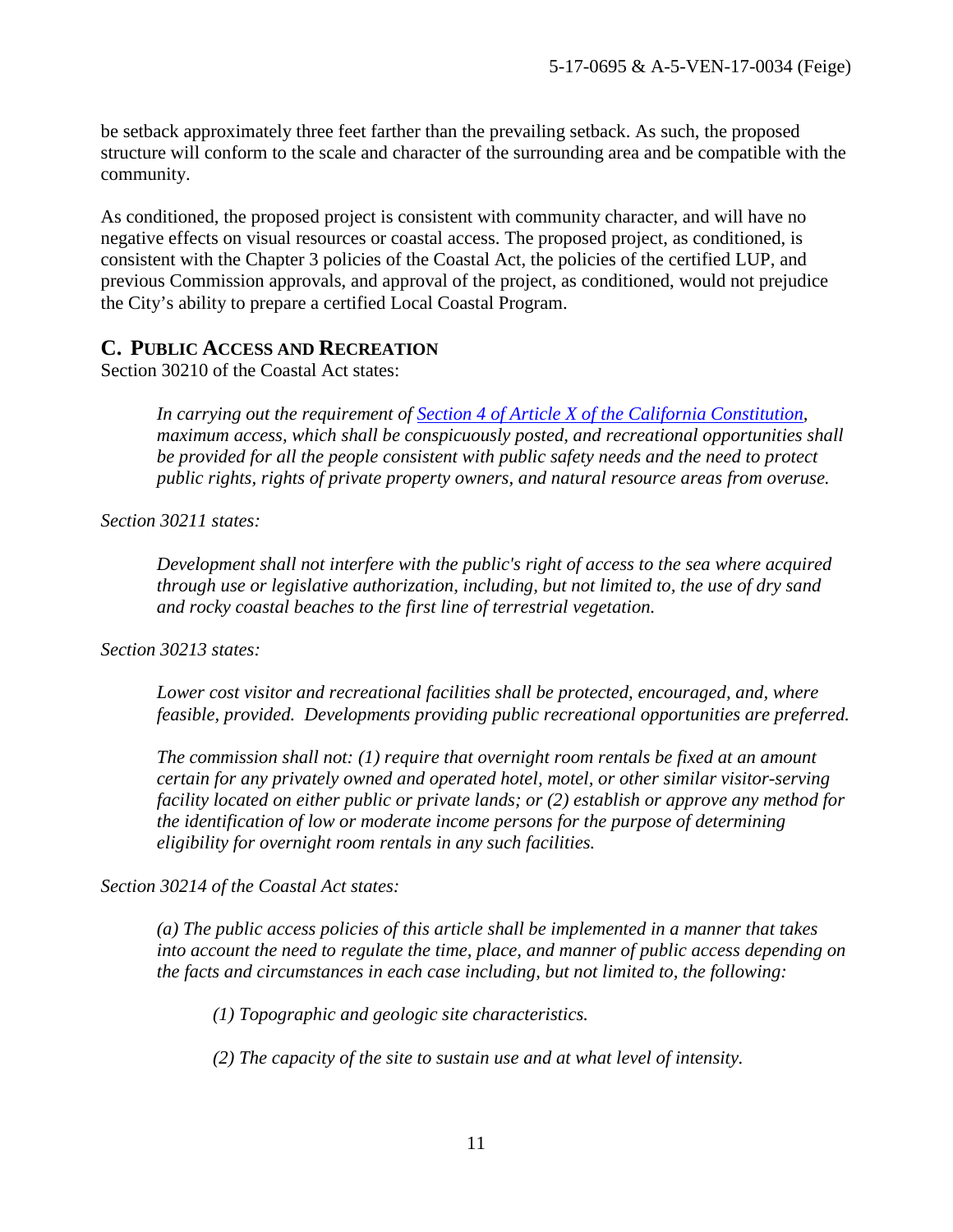*(3) The appropriateness of limiting public access to the right to pass and repass depending on such factors as the fragility of the natural resources in the area and the proximity of the access area to adjacent residential uses.* 

*(4) The need to provide for the management of access areas so as to protect the privacy of adjacent property owners and to protect the aesthetic values of the area by providing for the collection of litter.*

*(b) It is the intent of the Legislature that the public access policies of this article be carried out in a reasonable manner that considers the equities and that balances the rights of the individual property owner with the public's constitutional right of access pursuant to [Section](http://www.leginfo.ca.gov/calaw.html)  [4 of Article X of the California Constitution.](http://www.leginfo.ca.gov/calaw.html) Nothing in this section or any amendment thereto shall be construed as a limitation on the rights guaranteed to the public under [Section 4 of Article X of the California Constitution.](http://www.leginfo.ca.gov/calaw.html)* 

*(c) In carrying out the public access policies of this article, the commission and any other responsible public agency shall consider and encourage the utilization of innovative access management techniques, including, but not limited to, agreements with private organizations which would minimize management costs and encourage the use of volunteer programs.* 

*Section 30220 States:* 

*Coastal areas suited for water-oriented recreational activities that cannot readily be provided at inland water areas shall be protected for such uses.*

*Section 30221 states:*

*Oceanfront land suitable for recreational use shall be protected for recreational use and development unless present and foreseeable future demand for public or commercial recreational activities that could be accommodated on the property is already adequately provided for in the area.* 

*Section 30222 states:*

*The use of private lands suitable for visitor-serving commercial recreational facilities designed to enhance public opportunities for coastal recreation shall have priority over private residential, general industrial, or general commercial development, but not over agriculture or coastal-dependent industry.* 

*Section 30223 states:* 

*Upland areas necessary to support coastal recreational uses shall be reserved for such uses, where feasible.*

#### *Section 30252 states:*

*The location and amount of new development should maintain and enhance public access to the coast by (1) facilitating the provision or extension of transit service, (2) providing commercial facilities within or adjoining residential development or in other areas that will minimize the use of coastal access roads, (3) providing nonautomobile circulation within the development, (4) providing adequate parking facilities or providing substitute means of*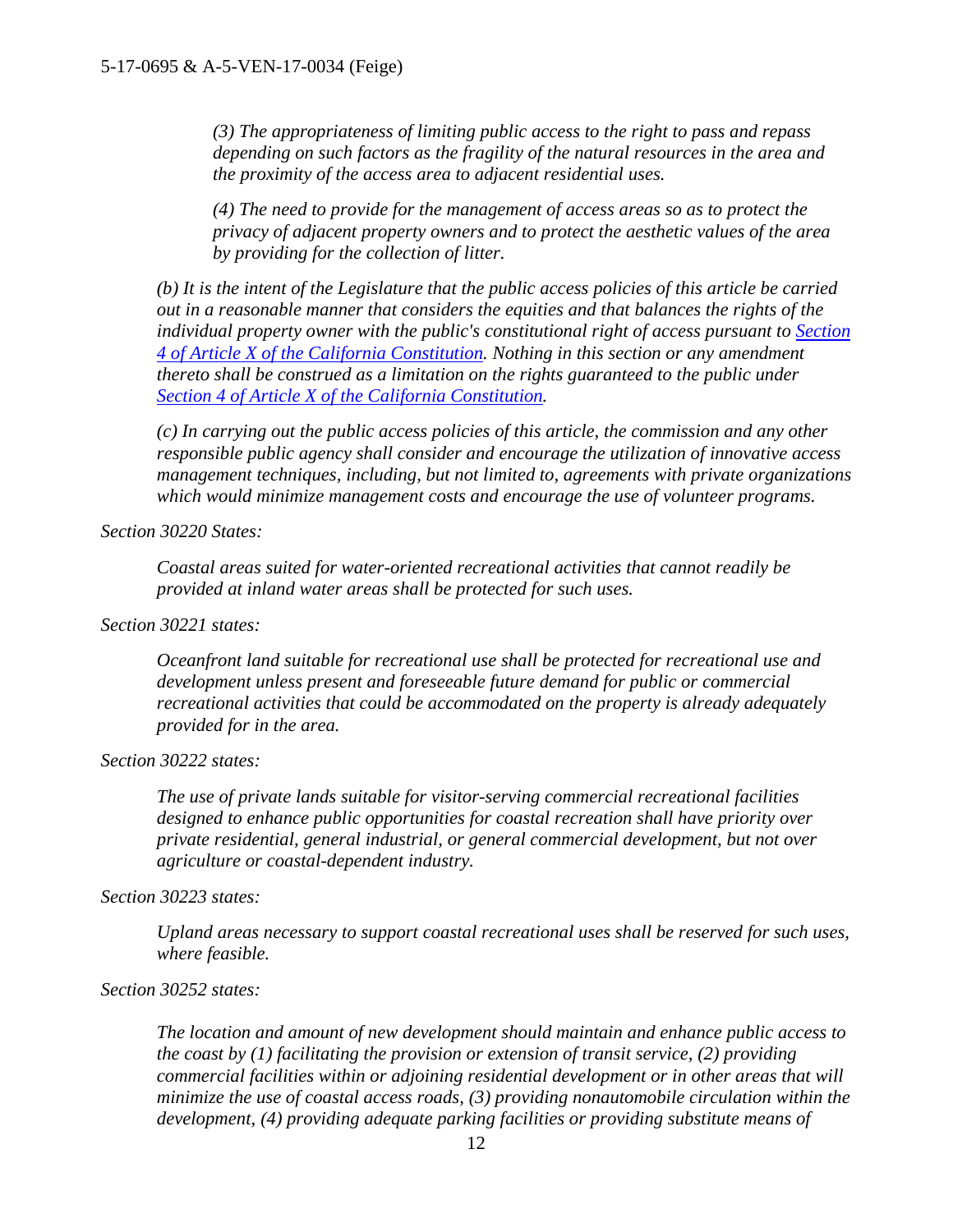*serving the development with public transportation, (5) assuring the potential for public transit for high intensity uses such as high-rise office buildings, and by (6) assuring that the recreational needs of new residents will not overload nearby coastal recreation areas by correlating the amount of development with local park acquisition and development plans with the provision of onsite recreational facilities to serve the new development.* 

The proposed project retains adequate on-site parking for the single-family residence. The proposed development will not interfere with the public walkway on  $30<sup>th</sup>$  Avenue that provides public access to Venice Beach. Therefore, the development, as conditioned, will not affect the public's ability to gain access to, and/or to use the coast and nearby recreational facilities. Therefore, as proposed, and conditioned, the development conforms to Sections 30210 through 30214, Sections 30220 through 30224, and 30252 of the Coastal Act.

#### <span id="page-12-0"></span>**D. MARINE RESOURCES & WATER QUALITY**

Section 30230 of the Coastal Act states:

*Marine resources shall be maintained, enhanced, and where feasible, restored. Special protection shall be given to areas and species of special biological or economic significance. Uses of the marine environment shall be carried out in a manner that will sustain the biological productivity of coastal waters and that will maintain healthy populations of all species of marine organisms adequate for long-term commercial, recreational, scientific, and educational purposes.* 

Section 30231 of the Coastal Act states:

*The biological productivity and the quality of coastal waters, streams, wetlands, estuaries, and lakes appropriate to maintain optimum populations of marine organisms and for the protection of human health shall be maintained and, where feasible, restored through, among other means, minimizing adverse effects of waste water discharges and entrainment, controlling runoff, preventing depletion of ground water supplies and substantial interference with surface waterflow, encouraging waste water reclamation, maintaining natural vegetation buffer areas that protect riparian habitats, and minimizing alteration of natural streams.* 

<span id="page-12-1"></span>The proposed work will be occurring in a location where there is a potential for a discharge of polluted runoff from the project site into coastal waters. The storage or placement of construction material, debris, or waste in a location where it could be carried into coastal waters would result in an adverse effect on the marine environment. To reduce the potential for construction and post-construction related impacts on water quality, the Commission imposes [Special Condition 3,](#page-3-0) requiring certain construction-related best management practices throughout the life of the project, including, but not limited to, the appropriate storage and handling of construction equipment and materials to minimize the potential of pollutants to enter coastal waters. As conditioned, the Commission finds that the development conforms to Sections 30230 and 32031 of the Coastal Act.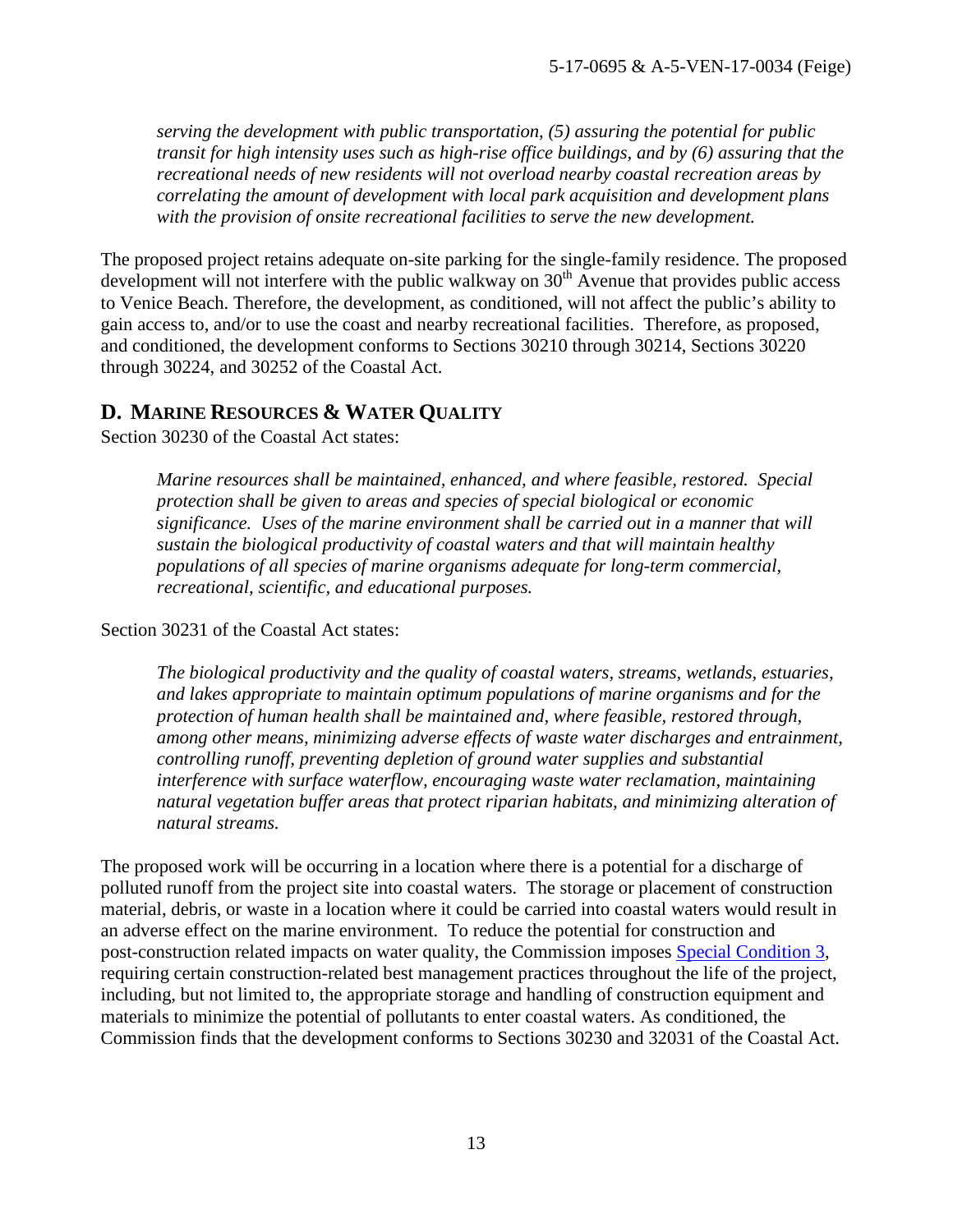## **E. LOCAL COASTAL PROGRAM (LCP)**

Section 30604(a) of the Coastal Act states:

*Prior to certification of the local coastal program, a coastal development permit shall be issued if the issuing agency, or the commission on appeal, finds that the proposed development is in conformity with Chapter 3 (commencing with Section 30200) and that the permitted development will not prejudice the ability of the local government to prepare a local coastal program that is in conformity with Chapter 3 (commencing with Section 30200). A denial of a coastal development permit on grounds it would prejudice the ability of the local government to prepare a local coastal program that is in conformity with Chapter 3 (commencing with Section 30200) shall be accompanied by a specific finding which sets forth the basis for that conclusion.* 

Coastal Act section 30604(a) states that, prior to certification of a local coastal program (LCP), a coastal development permit can only be issued upon a finding that the proposed development is in conformity with Chapter 3 of the Act and that the permitted development will not prejudice the ability of the local government to prepare an LCP that is in conformity with Chapter 3. The Venice Land Use Plan was certified by the Commission on June 14, 2001 and is advisory in nature and may provide guidance. As originally proposed, the development could not be found to be consistent with Chapter 3 of the Coastal Act and with the certified Land Use Plan for the area.

Only as conditioned with the imposed special conditions that require the project to avoid adverse impacts on public access and water quality can the proposed development be found to be consistent with Chapter 3 of the Coastal Act and with the certified Land Use Plan for the area. Approval of the project, with the imposed special conditions that require the project to avoid adverse impacts on public access and water quality, will not prejudice the ability of the local government to prepare an LCP that is in conformity with the provisions of Chapter 3 of the Coastal Act.

## <span id="page-13-0"></span>**F. CALIFORNIA ENVIRONMENTAL QUALITY ACT (CEQA)**

Section 13096 Title 14 of the California Code of Regulations requires Commission approval of a coastal development permit application to be supported by a finding showing the application, as conditioned by any conditions of approval, to be consistent with any applicable requirements of the California Environmental Quality Act (CEQA). Section 21080.5(d)(2)(A) of CEQA prohibits a proposed development from being approved if there are feasible alternatives or feasible mitigation measures available which would substantially lessen any significant adverse effect which the activity may have on the environment.

The Commission incorporates its findings on Coastal Act consistency at this point as if set forth in full. As discussed above, the proposed development, only as conditioned, is consistent with the Chapter 3 policies of the Coastal Act. Feasible mitigation measures, which will minimize all significant adverse environmental effects, have been required as special conditions.

As conditioned to minimize adverse impacts to coastal resources, including public access and water quality, there are no feasible alternatives or additional feasible mitigation measures available that would substantially lessen any significant adverse effect that the activity may have on the environment. Therefore, the Commission finds that the proposed project, as conditioned to mitigate the identified impacts, has no remaining significant environmental impacts, is the least environmentally damaging feasible alternative, and is consistent with the requirements of the Coastal Act to conform to CEQA.